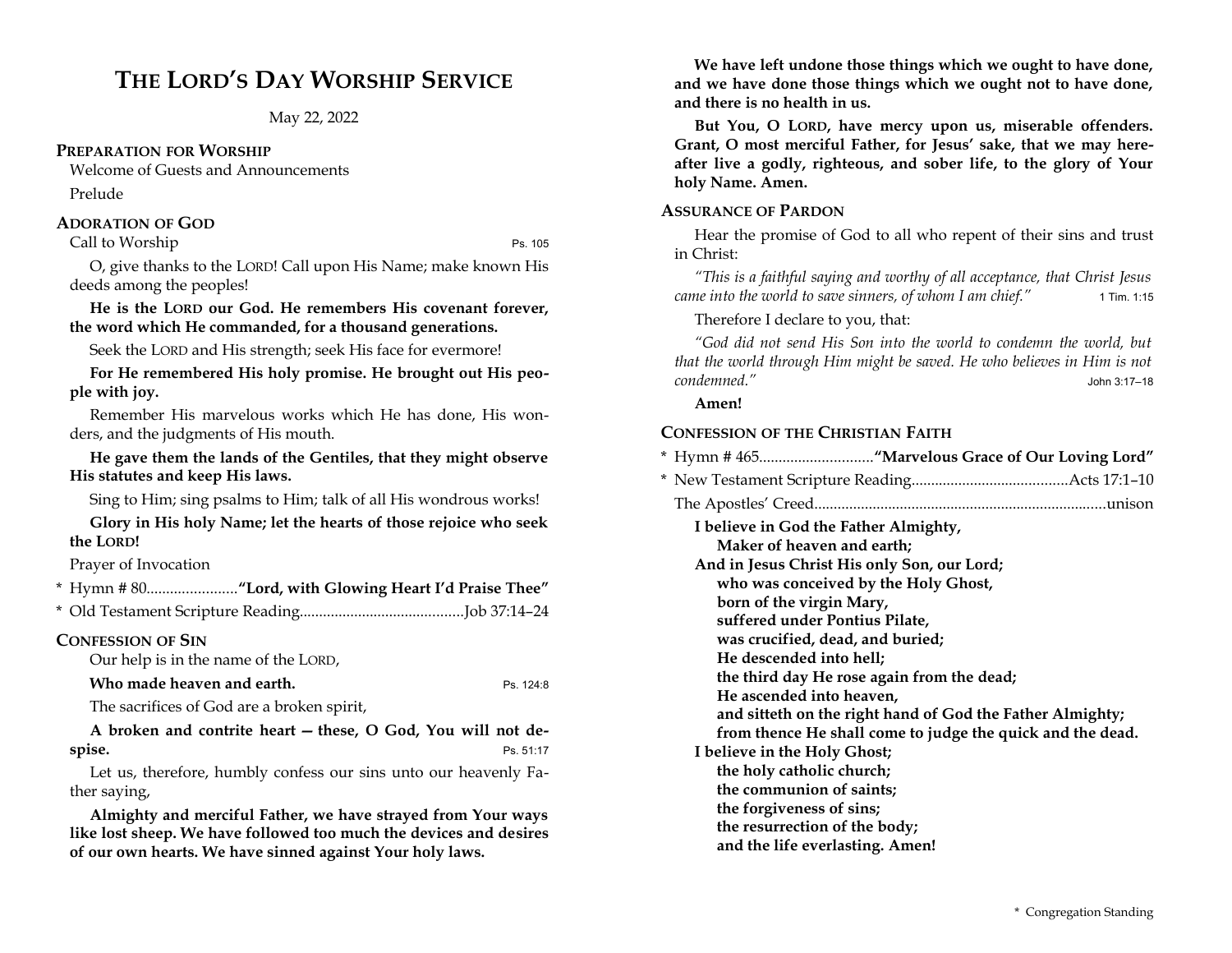|  |  |  |  | God's Tithes and Our Offerings |
|--|--|--|--|--------------------------------|
|--|--|--|--|--------------------------------|

| * Offertory Prayer |
|--------------------|
|                    |

## **MEANS OF GRACE**

Prayer of Intercession

Sacrament of the Lord's Supper

## **RESPONSE AND BLESSING**

\* Hymn # 197......................................**"Comfort, Comfort Ye My People"**

- \* Benediction
- \* Congregational Threefold Amen

1 Thessalonians 1:1 (NKJV)

<sup>1</sup> Paul, Silvanus, and Timothy, To the church of the Thessalonians in God the Father and the Lord Jesus Christ: Grace to you and peace from God our Father and the Lord Jesus Christ.

## **Contact Information**

DeRidder Presbyterian Church 257 Church Street DeRidder, Louisiana 70634 Phone: (337) 462–3911 email: pastor@deridderpresbyterian.org

**www.DeRidderPresbyterian.org**

 $\begin{pmatrix} 0 & 0 & 0 \ 0 & 0 & 0 \end{pmatrix}$  $\circledcirc$ DeRidder Presbyterian Church  $\Diamond$ May 22, 2022 Reverend Dr. James A. Jones, Jr. Pastor " To Glorify God, and Enjoy Him Forever "  $\mathcal{P}(\mathcal{P})$ 

graphics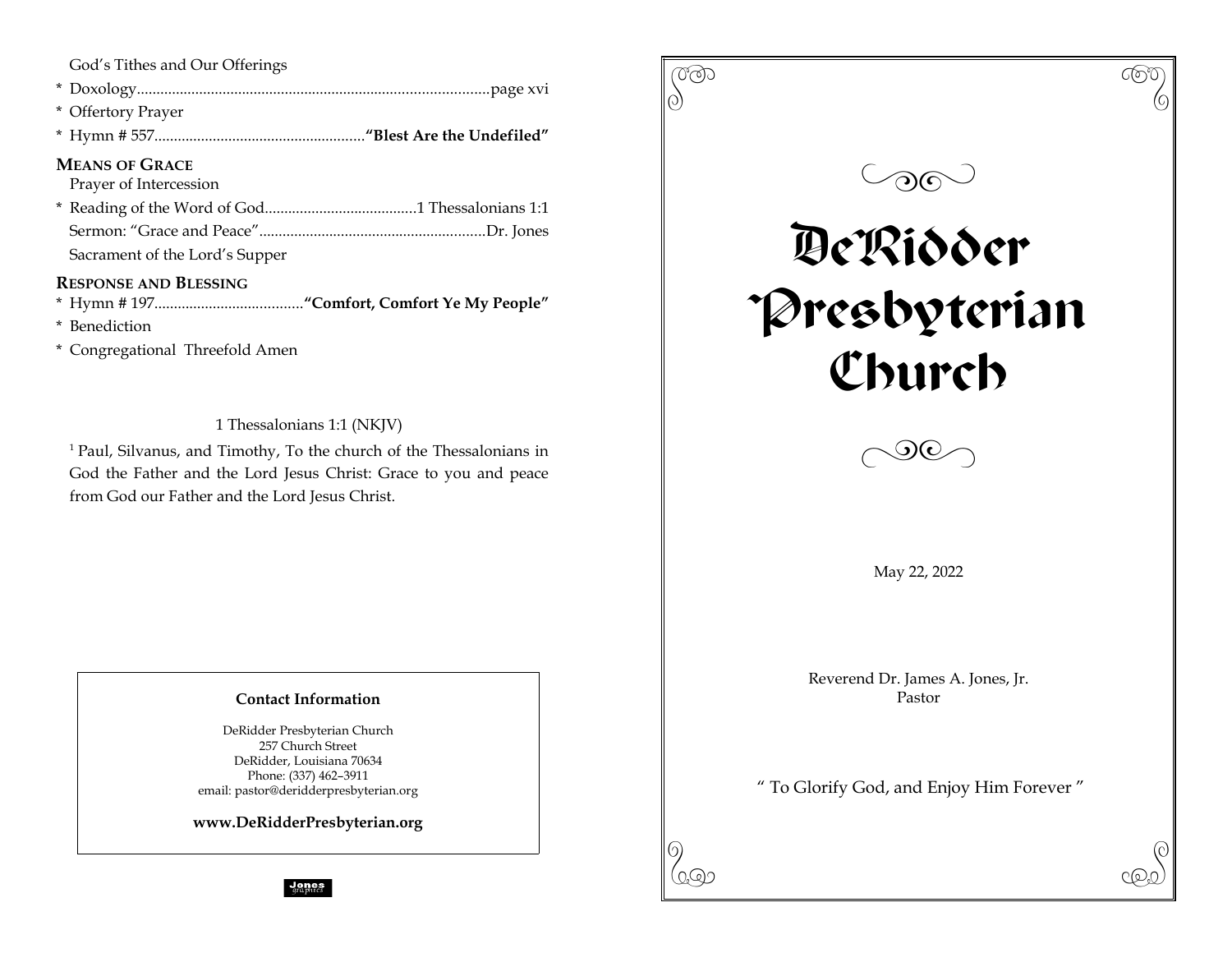# DeRidder Presbyterian Church Announcements

### **May 22, 2022**

We welcome all worshipers, especially our new visitors. Please talk to the pastor about scheduling a visit in your home this week.

**COMMUNION**—We observe the Lord's Supper each Lord's Day during our corporate worship. The center cups contain grape juice for those who cannot partake of the wine in good conscience.

**SCRIPTURE READINGS** — Please take the time now to mark the places in your Bibles for the Scripture readings later in the service.

**CONGRATULATIONS**—To Patrick and Mica Holly on the birth of Silas Zechariah Holly on May 19, 2022, 7 lbs. 11 oz., 21.25". May God bless this family richly in Christ!

**HAPPY BIRTHDAY**—Happy Birthday to Deborah Godwin, this Thursday, May 26.

**BIBLE STUDY**—This Wednesday we will continue our Bible Study of *Human Nature in Its Fourfold State* by Thomas Boston. This week we begin looking at the State of Grace.

# Weekly Schedule

#### **Sunday**

| This Sunday the URL for YouTube is:https://youtu.be/hw42LKv6LOI |  |
|-----------------------------------------------------------------|--|

**Wednesday**

Bible Study & Prayer Meeting...................................................................................6:30 P.M.

### **Pregnancy Care Center**

420 McMahon Street DeRidder, Louisiana 70634 (337) 463–9500

Office Hours: Tues. and Wed. 8:30 A.M. to 3:30 P.M.

## DeRidder Presbyterian Church Prayer Requests

**THE CHURCH**

| Vanguard Presbytery                                                    |  |  |  |
|------------------------------------------------------------------------|--|--|--|
|                                                                        |  |  |  |
|                                                                        |  |  |  |
|                                                                        |  |  |  |
| Pastor Steve Richardson & Vanguard missionTillsonburg, Ontario, Canada |  |  |  |
| <b>MISSIONARIES</b>                                                    |  |  |  |

| Pregnancy Care CenterFinancial needs; wisdom for board and volunteers |
|-----------------------------------------------------------------------|

## **CHILDREN & GRANDCHILDREN**

### **(Under Age 20)**

| Theresa Lungrin (non com member) |
|----------------------------------|
| Aria Morrison (non com member)   |
| Cora Saladin (assoc member)      |
| Evelyn Saladin (assoc member)    |
| Kamden Waldrop (com member)      |
| Kenna Waldrop (com member)       |
|                                  |
|                                  |

### **SERVICE MEN & WOMEN**

### **GENERAL HEALTH & OTHER CONCERNS**

| Seann MetcalfRecovery from Covid complications; amputation of toes                  |
|-------------------------------------------------------------------------------------|
|                                                                                     |
| Neil & Kayla Schindler (Erin's brother)Baptist minister ousted for gospel preaching |
|                                                                                     |
|                                                                                     |
|                                                                                     |

**CANCER**

| Chaplain Scott Hammond (Ft. Polk)Stage 4 prostate cancer in remission |  |
|-----------------------------------------------------------------------|--|
|                                                                       |  |
| Rita MunsonOvarian Clear Cell Carcinoma (OCCC); immunotherapy success |  |
|                                                                       |  |
|                                                                       |  |
|                                                                       |  |